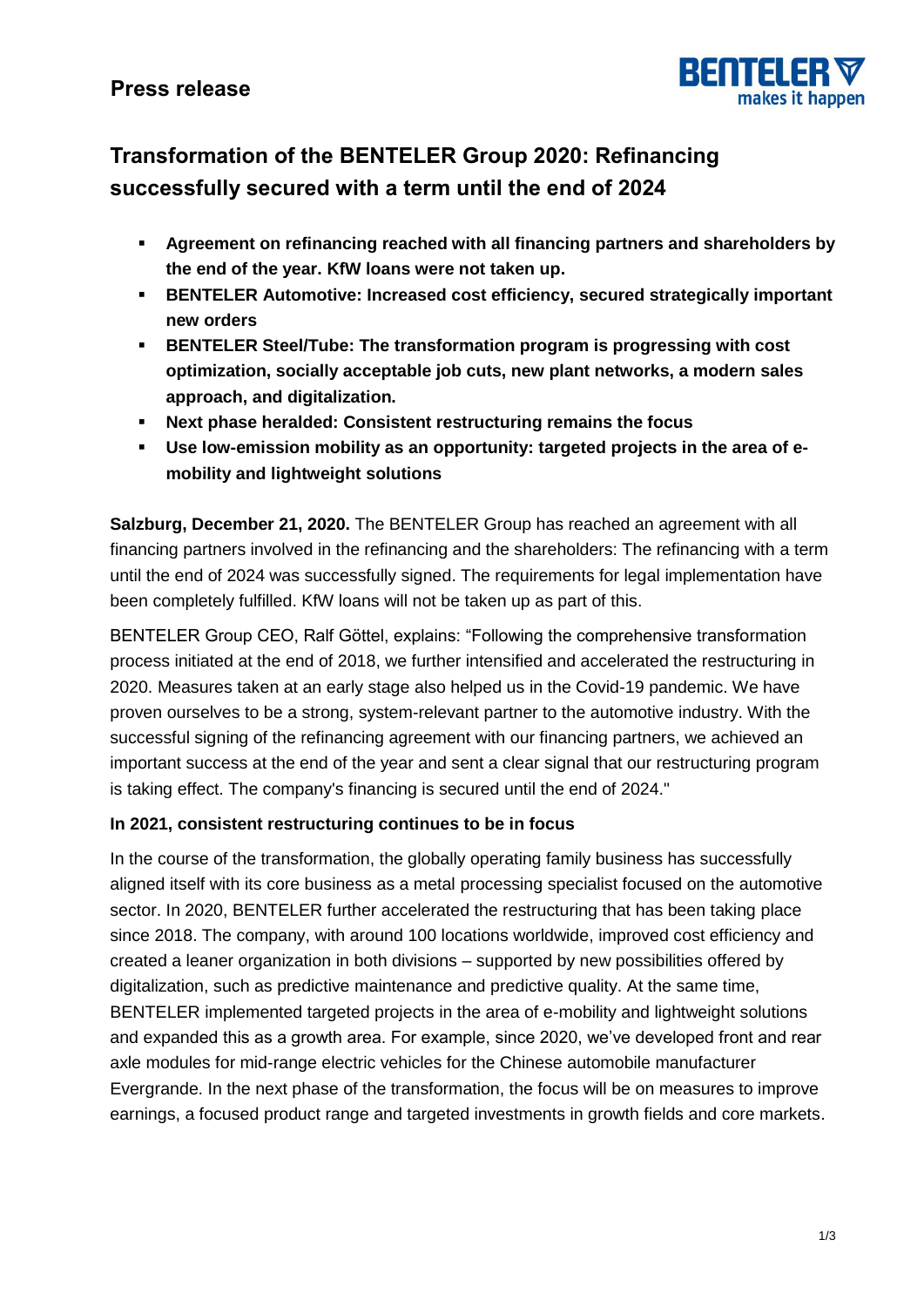# **Press release**



"Despite this year's difficult market situation and slumps caused by the pandemic, we have proven that we are a strong, system-relevant partner to the automotive industry. This encourages us to continue consistently on the path of transformation," emphasizes Ralf Göttel. "We must continue to analyze our situation in order to be able to react to market developments in the different regions and to secure the future of the company in these challenging times. As part of this, we will adapt capacities in some areas to changes in demand while systematically expanding growth areas."

### **Using low-emission mobility as an opportunity**

85% of BENTELER products are drive and technology independent. In addition, BENTELER recognized the trend towards e-mobility early on and has been active in this field for over ten years. The company has brought these competencies together in a business unit that offers customers services along the entire value chain. In 2020, BENTELER further expanded this growth area and recently expanded the plant in Schwandorf, Germany, which specializes in lightweight construction, to produce battery trays for another German car manufacturer.

"As one of the world's leading metal processing specialists, we are well positioned for the change to low-emission mobility and see this as a clear opportunity. Our goal is to make tomorrow's mobility lighter, safer and more sustainable," explains Ralf Göttel.

BENTELER is currently involved in the development of various new electric vehicles and has secured new strategic orders this year. The company is already mass-producing battery trays for electric vehicles for many well-known automobile manufacturers.

Pininfarina S.p.A. has supplemented the partnership between BENTELER and Bosch since March 2020. With 90 years of experience in the automotive industry, Pininfarina has unique design and engineering skills for successfully bringing car bodywork and chassis together. With this overall vehicle competence, Pininfarina has the know-how for the successful integration of individual components in vehicle construction. BENTELER, Bosch and Pininfarina thereby cover the entire development process of an electric vehicle up to the start of production, including the construction of prototypes.

"Following the launch of the pioneering partnerships with Bosch and Pininfarina this year, we are pushing ahead in the area of e-mobility," emphasizes Ralf Göttel. "In addition to alternative drive concepts, lightweight construction solutions are the backbone of low-emission mobility. That's why we at BENTELER focus on lightweight construction as a key technology and offer customers innovative solutions."